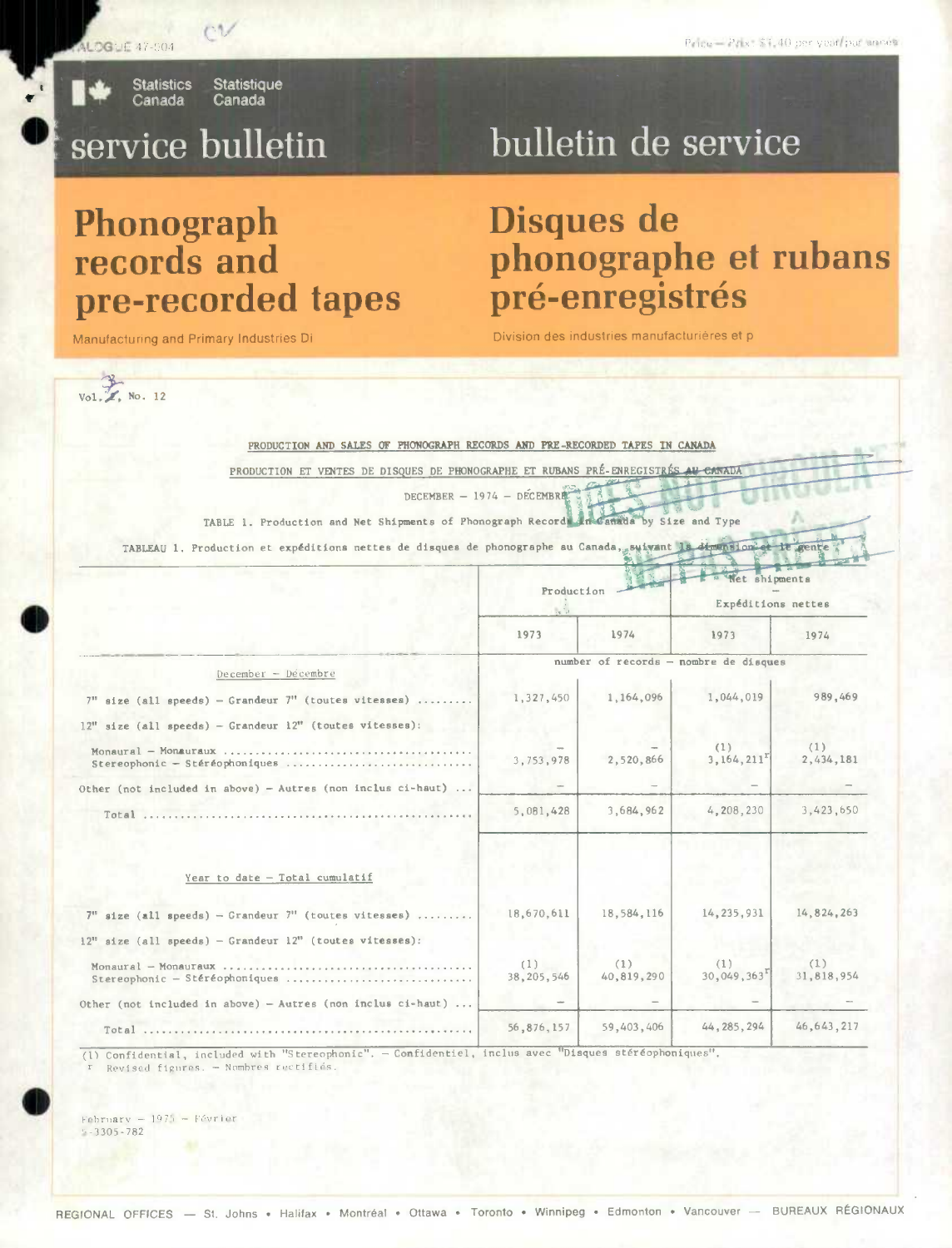## TABLE 2. Sales of Domestic Phonograph Records in Canada by Areas, etc.

TABLEAU 2. Ventes de disques de phonographe pressés au Canada par région, etc.

|                                                                                                                                                                                                                                                                                                                                                                                                                                                                                                                                                                                                                                                                                                                  | net selling price)<br>Valeur nette des ventes (prix de<br>vente net du distributeur)                                                                                                                                                                                                                                                                                                                                               | Net value of sales (distributor's                                              |
|------------------------------------------------------------------------------------------------------------------------------------------------------------------------------------------------------------------------------------------------------------------------------------------------------------------------------------------------------------------------------------------------------------------------------------------------------------------------------------------------------------------------------------------------------------------------------------------------------------------------------------------------------------------------------------------------------------------|------------------------------------------------------------------------------------------------------------------------------------------------------------------------------------------------------------------------------------------------------------------------------------------------------------------------------------------------------------------------------------------------------------------------------------|--------------------------------------------------------------------------------|
|                                                                                                                                                                                                                                                                                                                                                                                                                                                                                                                                                                                                                                                                                                                  | 1973                                                                                                                                                                                                                                                                                                                                                                                                                               | 1974                                                                           |
|                                                                                                                                                                                                                                                                                                                                                                                                                                                                                                                                                                                                                                                                                                                  |                                                                                                                                                                                                                                                                                                                                                                                                                                    | dollars                                                                        |
| $December - December$                                                                                                                                                                                                                                                                                                                                                                                                                                                                                                                                                                                                                                                                                            |                                                                                                                                                                                                                                                                                                                                                                                                                                    |                                                                                |
|                                                                                                                                                                                                                                                                                                                                                                                                                                                                                                                                                                                                                                                                                                                  |                                                                                                                                                                                                                                                                                                                                                                                                                                    |                                                                                |
| Atlantic provinces - Provinces de l'Atlantique<br>Quebec and Eastern Ontario - Québec et l'est de l'Ontario<br>Lakehead Ontario, Manitoba and Saskatchewan - Tête des Grands Lacs de                                                                                                                                                                                                                                                                                                                                                                                                                                                                                                                             | 172,930<br>1,949,867<br>2,966,097<br>222,528<br>558.796<br>1,021,880                                                                                                                                                                                                                                                                                                                                                               | 145,755<br>2,139,850<br>3,088,239<br>271,900<br>748,552<br>609,612             |
|                                                                                                                                                                                                                                                                                                                                                                                                                                                                                                                                                                                                                                                                                                                  | 6,892,098                                                                                                                                                                                                                                                                                                                                                                                                                          | 7,003,908                                                                      |
| Undistributed - Non-distribués:<br>Record club sales(1) - Ventes des clubs de disques(1)<br>Custom sales, liquidation sales, etc. $(2)$ - Ventes sur commande spéciale,                                                                                                                                                                                                                                                                                                                                                                                                                                                                                                                                          | (3)<br>960,923<br>960,923                                                                                                                                                                                                                                                                                                                                                                                                          | 567,920<br>567,920                                                             |
| Year to date - Total cumulatif                                                                                                                                                                                                                                                                                                                                                                                                                                                                                                                                                                                                                                                                                   |                                                                                                                                                                                                                                                                                                                                                                                                                                    |                                                                                |
| Atlantic provinces - Provinces de l'Atlantique<br>Quebec and Eastern Ontario - Québec et l'est de l'Ontario<br>Lakehead Ontario, Manitoba and Saskatchewan - Tête des Grands Lacs da                                                                                                                                                                                                                                                                                                                                                                                                                                                                                                                             | 2,556,528<br>18,686,623<br>25, 263, 433<br>3,320,488<br>5,418,317<br>9,107,100                                                                                                                                                                                                                                                                                                                                                     | 3,765,320<br>22,595,965<br>34, 241, 527<br>4,351,450<br>9,304,936<br>9.572.137 |
|                                                                                                                                                                                                                                                                                                                                                                                                                                                                                                                                                                                                                                                                                                                  | 64, 352, 489                                                                                                                                                                                                                                                                                                                                                                                                                       | 83, 831, 335                                                                   |
| Undistributed - Non-distribués:<br>Record club sales(1) - Ventes des clubs de disques(1)<br>Custom sales, liquidation sales, etc. $(2)$ - Ventes sur commande spéciale,                                                                                                                                                                                                                                                                                                                                                                                                                                                                                                                                          | (3)<br>9,250,578                                                                                                                                                                                                                                                                                                                                                                                                                   | (3)<br>8,886,396                                                               |
| Total                                                                                                                                                                                                                                                                                                                                                                                                                                                                                                                                                                                                                                                                                                            | 9,250,578                                                                                                                                                                                                                                                                                                                                                                                                                          | 8,886,396                                                                      |
| Note: Atlantic provinces: Newfoundland, Prince Edward<br>Island, Nova Scotia and New Brunswick.<br>Quebec and Eastern Ontario: Includes the Ottawa<br>Valley and Eastern Ontario as far west as<br>Kingston.<br>Ontario: Excludes Eastern Ontario, the Ottawa<br>Valley and Lakehead Ontario, i.e. the Northwestern<br>part of Ontario as far east as Thunder Bay.<br>(1) Shown at estimated distributor's selling price. - Valeurs fondées sur une évaluation des prix de vente des distributeurs.<br>(2) Shown at actual net billing price. - Valeurs fondées sur les prix réels nets facturés.<br>(3) Confidential, Incinded With "Tusing sales". - Confidential, inclus avec "Ventas sur commande speciale". | Nota: Provinces de l'Atlantique: Terre-Neuve, Ile-du-Prince-<br>Edouard, Nouvelle-Écosse et Nouveau-Brunswick.<br>Québec et l'est de l'Ontario: Y compris la vallée de<br>l'Outaouais et l'est de l'Ontario, à l'ouest jusqu'à<br>Kingston.<br>Ontario: Sauf l'est de l'Ontario, la vallée de<br>l'Outaouais et la Tête des Grands Laca, en Ontario,<br>c.-A-d. la partie nord-ouest de l'Ontario jusqu'à<br>l'est de Thunder Bay. |                                                                                |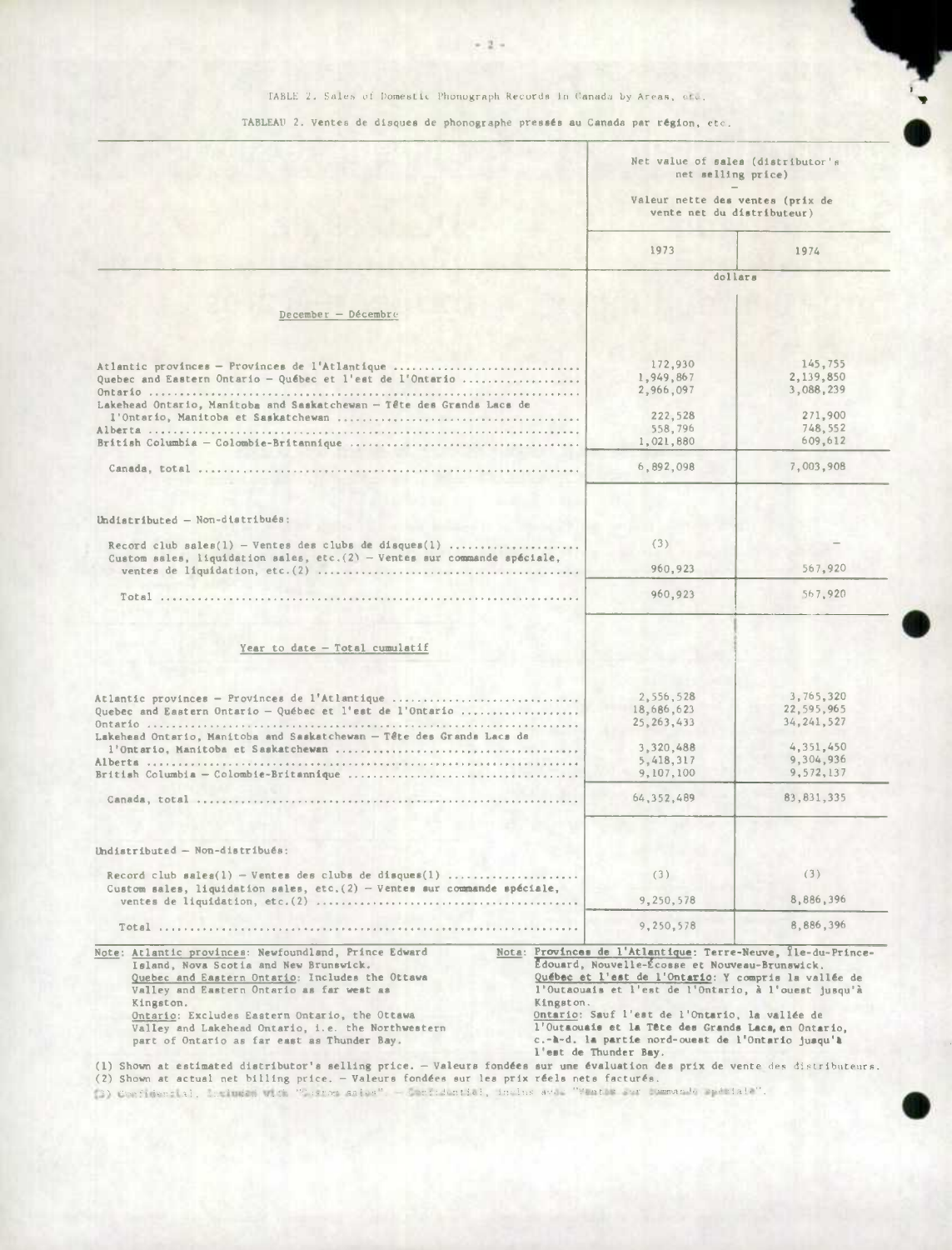TABLE 3. Sales of Pre-recorded Tapes in Canada by Areas, etc.

TABLEAU 3. Ventes de rubans pré-enregistrés au Canada par région, etc.

|                                                                                                                                                          | Net value of sales (distributor's<br>net selling price)<br>Valeur nette des ventes (prix de<br>vente net du distributeur) |                          |
|----------------------------------------------------------------------------------------------------------------------------------------------------------|---------------------------------------------------------------------------------------------------------------------------|--------------------------|
|                                                                                                                                                          | 1973                                                                                                                      | 1974                     |
|                                                                                                                                                          |                                                                                                                           | dollars                  |
| $Decenter - Decenter$                                                                                                                                    |                                                                                                                           |                          |
|                                                                                                                                                          |                                                                                                                           |                          |
| Atlantic provinces - Provinces de l'Atlantique                                                                                                           | 46,016                                                                                                                    | 37,997                   |
| Quebec and Eastern Ontario - Québec et l'est de l'Ontario                                                                                                | 337,017                                                                                                                   | 405,523                  |
| Lakehead Ontario, Manitoba and Saskatchewan - Tête des Grands Lacs de                                                                                    | 1,097,254                                                                                                                 | 1,252,159                |
|                                                                                                                                                          | 43,760                                                                                                                    | 93,189                   |
|                                                                                                                                                          | 297.966                                                                                                                   | 311,997                  |
|                                                                                                                                                          | 280,292                                                                                                                   | 177,370                  |
|                                                                                                                                                          | 2,102,305                                                                                                                 | 2,278,235                |
| Undistributed - Non-distribués:                                                                                                                          |                                                                                                                           |                          |
|                                                                                                                                                          |                                                                                                                           |                          |
| Record club sales(1) - Ventes des clubs de disques(1)                                                                                                    | (3)                                                                                                                       | (3)                      |
| Custom sales, liquidation sales, etc. $(2)$ - Ventes sur commande spéciale,                                                                              | 548,456                                                                                                                   | 579,523                  |
| Total                                                                                                                                                    | 548,456                                                                                                                   | 579.523                  |
|                                                                                                                                                          |                                                                                                                           |                          |
| Year to date - Total cumulatif                                                                                                                           |                                                                                                                           |                          |
|                                                                                                                                                          |                                                                                                                           |                          |
| Atlantic provinces - Provinces de l'Atlantique<br>Quebec and Eastern Ontario - Québec et l'est de l'Ontario                                              | 1,047,221                                                                                                                 | 1,597,691                |
|                                                                                                                                                          | 5,190,896<br>11,228,859                                                                                                   | 5,673,807<br>13,589,806  |
| Lakehead Ontario, Manitoba and Saskatchewan - Tête des Grands Lacs de                                                                                    |                                                                                                                           |                          |
|                                                                                                                                                          | 1,513,841                                                                                                                 | 2,336,270                |
|                                                                                                                                                          | 3,258,093<br>3,198,903                                                                                                    | 5, 132, 204<br>3,778,057 |
|                                                                                                                                                          |                                                                                                                           |                          |
|                                                                                                                                                          | 25, 437, 813                                                                                                              | 32, 107, 835             |
| Undistributed - Non-distribués:                                                                                                                          |                                                                                                                           |                          |
|                                                                                                                                                          | (3)                                                                                                                       | (3)                      |
| Custom sales, liquidation sales, etc. $(2)$ - Ventes sur commande spéciale,                                                                              |                                                                                                                           |                          |
|                                                                                                                                                          | 6,127,489                                                                                                                 | 6,940,590(4)             |
|                                                                                                                                                          | 6, 127, 489                                                                                                               | 6,940,590(4)             |
| Note: Atlantic provinces: Newfoundland, Prince Edward<br>lsland, Nova Scotia and New Brunswick.                                                          | Nota: Provinces de l'Atlantique: Terre-Neuve, Île-du-Prince-<br>Édouard, Nouvelle-Écosse et Nouveau-Brunswick.            |                          |
| Quebec and Eastern Ontario: Includes the Ottawa<br>Valley and Eastern Ontario as far west as                                                             | Québec et l'est de l'Ontario: Y compris la vallée de<br>l'Outaouais et l'est de l'Ontario, à l'ouest jusqu'à              |                          |
| Kingston.<br>Kingston.                                                                                                                                   |                                                                                                                           |                          |
| Ontario: Excludes Eastern Ontario, the Ottawa                                                                                                            | Ontario: Sauf l'est de l'Ontario, la vallée de                                                                            |                          |
| Valley and Lakehead Ontario, i.e. the Northwestern<br>l'Outaouais et la Tête des Grands Lacs, en Ontario,<br>part of Ontario as far east as Thunder Bay. |                                                                                                                           |                          |
|                                                                                                                                                          | c.-A-d. la partie nord-ouest de l'Ontario jusqu'à<br>l'est de Thunder Bay.                                                |                          |

(1) Shown at estimated distributor's selling price. - Valeurs fondéea sur une evaluation dea prix de vente des distriboteura.

(2) Shown at actual net billing price. - Valeurs fondées sur les prix réels nets facturés.<br>(3) Confidential, included with "Custom sales". - Confidential, inclus avec "Ventes sur compa

**.** 

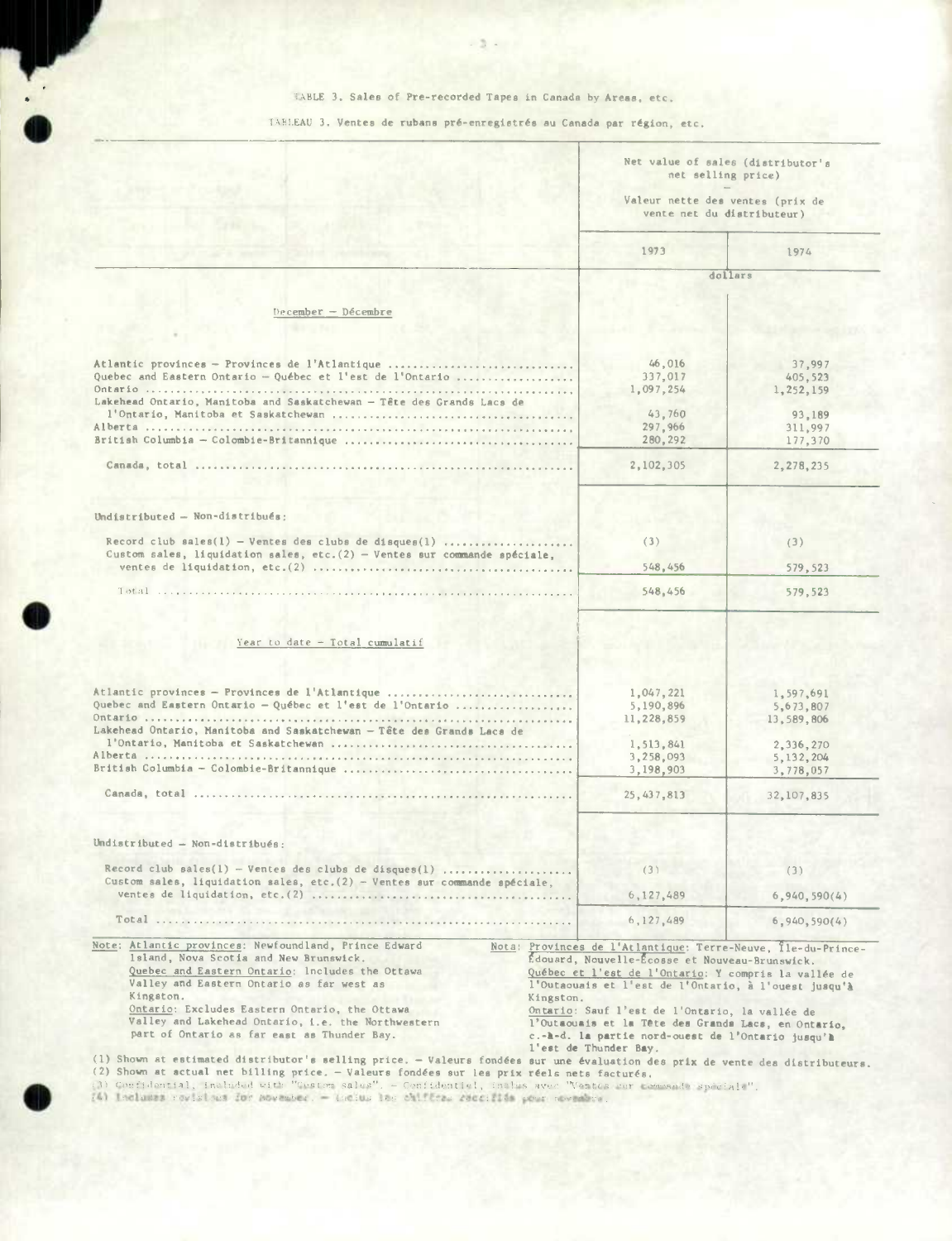## TABLE 4. Production and Net Shipments of Pre-recorded Tapes

 $\frac{1}{2} \left( \frac{1}{2} \right) \left( \frac{1}{2} \right) \frac{1}{2} \left( \frac{1}{2} \right)$ 

### TABLEAU 4. Production et expéditions nettes de rubans pré-enregistrés

|                                                                                                                                                                                                                                                                                                                                                                                                                                                                                                                                                                                                                                                                                       | Production                                                                                                                                                                                                                                                                                                                                                                                                                                                                                                                                                                                                                                                                                                                                                                       |              | Net shipments<br>Expéditions nettes |               |  |  |
|---------------------------------------------------------------------------------------------------------------------------------------------------------------------------------------------------------------------------------------------------------------------------------------------------------------------------------------------------------------------------------------------------------------------------------------------------------------------------------------------------------------------------------------------------------------------------------------------------------------------------------------------------------------------------------------|----------------------------------------------------------------------------------------------------------------------------------------------------------------------------------------------------------------------------------------------------------------------------------------------------------------------------------------------------------------------------------------------------------------------------------------------------------------------------------------------------------------------------------------------------------------------------------------------------------------------------------------------------------------------------------------------------------------------------------------------------------------------------------|--------------|-------------------------------------|---------------|--|--|
|                                                                                                                                                                                                                                                                                                                                                                                                                                                                                                                                                                                                                                                                                       | 1973                                                                                                                                                                                                                                                                                                                                                                                                                                                                                                                                                                                                                                                                                                                                                                             | 1974         | 1973                                | 1974          |  |  |
|                                                                                                                                                                                                                                                                                                                                                                                                                                                                                                                                                                                                                                                                                       |                                                                                                                                                                                                                                                                                                                                                                                                                                                                                                                                                                                                                                                                                                                                                                                  |              | number of units - nombre d'unités   |               |  |  |
| December - Décembre                                                                                                                                                                                                                                                                                                                                                                                                                                                                                                                                                                                                                                                                   |                                                                                                                                                                                                                                                                                                                                                                                                                                                                                                                                                                                                                                                                                                                                                                                  |              |                                     |               |  |  |
| Cartridges - $8$ track - Cartouches - $8$ pistes                                                                                                                                                                                                                                                                                                                                                                                                                                                                                                                                                                                                                                      | 881,554                                                                                                                                                                                                                                                                                                                                                                                                                                                                                                                                                                                                                                                                                                                                                                          | 811,688      | 620,236                             | 590,707       |  |  |
| Cartridges - 4 track - Cartouches - 4 pistes                                                                                                                                                                                                                                                                                                                                                                                                                                                                                                                                                                                                                                          |                                                                                                                                                                                                                                                                                                                                                                                                                                                                                                                                                                                                                                                                                                                                                                                  |              |                                     |               |  |  |
|                                                                                                                                                                                                                                                                                                                                                                                                                                                                                                                                                                                                                                                                                       | 145,133                                                                                                                                                                                                                                                                                                                                                                                                                                                                                                                                                                                                                                                                                                                                                                          | 185,839      | 94,148                              | 65,652        |  |  |
| Reel to reel - Bobine à bobine                                                                                                                                                                                                                                                                                                                                                                                                                                                                                                                                                                                                                                                        |                                                                                                                                                                                                                                                                                                                                                                                                                                                                                                                                                                                                                                                                                                                                                                                  |              | $\mathbb X$                         | $\mathbf{x}$  |  |  |
|                                                                                                                                                                                                                                                                                                                                                                                                                                                                                                                                                                                                                                                                                       |                                                                                                                                                                                                                                                                                                                                                                                                                                                                                                                                                                                                                                                                                                                                                                                  |              |                                     |               |  |  |
|                                                                                                                                                                                                                                                                                                                                                                                                                                                                                                                                                                                                                                                                                       | 1,026,687                                                                                                                                                                                                                                                                                                                                                                                                                                                                                                                                                                                                                                                                                                                                                                        | 997.527      | $\mathbb K$                         | $\mathbb X$   |  |  |
| Year to date - Total cumulatif<br>Cartridges - $8$ track - Cartouches - $8$ pistes                                                                                                                                                                                                                                                                                                                                                                                                                                                                                                                                                                                                    | 10,398,232                                                                                                                                                                                                                                                                                                                                                                                                                                                                                                                                                                                                                                                                                                                                                                       | 12,877,123   | 7,136,871                           | 9,624,876     |  |  |
| Cartridges - 4 track - Cartouches - 4 pistes                                                                                                                                                                                                                                                                                                                                                                                                                                                                                                                                                                                                                                          |                                                                                                                                                                                                                                                                                                                                                                                                                                                                                                                                                                                                                                                                                                                                                                                  |              |                                     |               |  |  |
|                                                                                                                                                                                                                                                                                                                                                                                                                                                                                                                                                                                                                                                                                       | 1,668,592                                                                                                                                                                                                                                                                                                                                                                                                                                                                                                                                                                                                                                                                                                                                                                        | 1,900,304    | 1,050,266                           | 1,102,966     |  |  |
| Reel to reel - Bobine à bobine                                                                                                                                                                                                                                                                                                                                                                                                                                                                                                                                                                                                                                                        | $\mathbb K$                                                                                                                                                                                                                                                                                                                                                                                                                                                                                                                                                                                                                                                                                                                                                                      |              | $\mathbf{x}$                        | $\mathbf x$   |  |  |
|                                                                                                                                                                                                                                                                                                                                                                                                                                                                                                                                                                                                                                                                                       |                                                                                                                                                                                                                                                                                                                                                                                                                                                                                                                                                                                                                                                                                                                                                                                  |              | x                                   |               |  |  |
| Total                                                                                                                                                                                                                                                                                                                                                                                                                                                                                                                                                                                                                                                                                 | $\mathbf{x}$                                                                                                                                                                                                                                                                                                                                                                                                                                                                                                                                                                                                                                                                                                                                                                     | 14, 777, 427 | 8,187,996                           | $\mathbbm{X}$ |  |  |
| Note: Net value of sales means gross sales less re-<br>turns and exchanges.<br>Distributors net selling price is that price<br>which the distributor invoices the dealer or<br>retailer (i.e. the wholesale price to retailers<br>net of sales taxes, excise duties and taxes, out-<br>ward transportation charges, sales discounts and<br>allowances),<br>Net shipments mean gross shipments less returns<br>and exchanges. Inter-company reporting duplica-<br>tion has been eliminated. Net shipments DO NOT<br>INCLUDE shipments to "Radio Station" and "Re-<br>viewer's Samples", "Promotional Records and Pro-<br>motional Pre-recorded tapes" and "Transcriptions<br>Records". | Nota: Valeur nette des ventes veut dire ventes brutes moins<br>les retours et les échanges.<br>Prix net de vente des distributeurs veut dire prix fac-<br>turé par le distributeur ou au détaillant (prix de gros<br>au détaillant, sans les taxes de vente, les droits et<br>taxes d'accise, les frais d'enlèvement, les escomptes<br>et bonifications sur les ventes).<br>Expéditions nettes veut dire expéditions brutes moins<br>les retours et les échanges. La répétition par les<br>succursales d'une même société a été éliminée. Les ex-<br>péditions nettes NE COMPRENNENT PAS les expéditions<br>aux postes de radio, sux critiques et expéditions de<br>disques et de rubans pré-enregistrés pour fins publici-<br>taires et expéditions à d'autres firmes "V.T.R.". |              |                                     |               |  |  |

x Confidential to meet secrecy requirements of the Statistics Act. - Confidentiel en vertu des dispositions de la loi sur la<br>etatistique relatives au secret.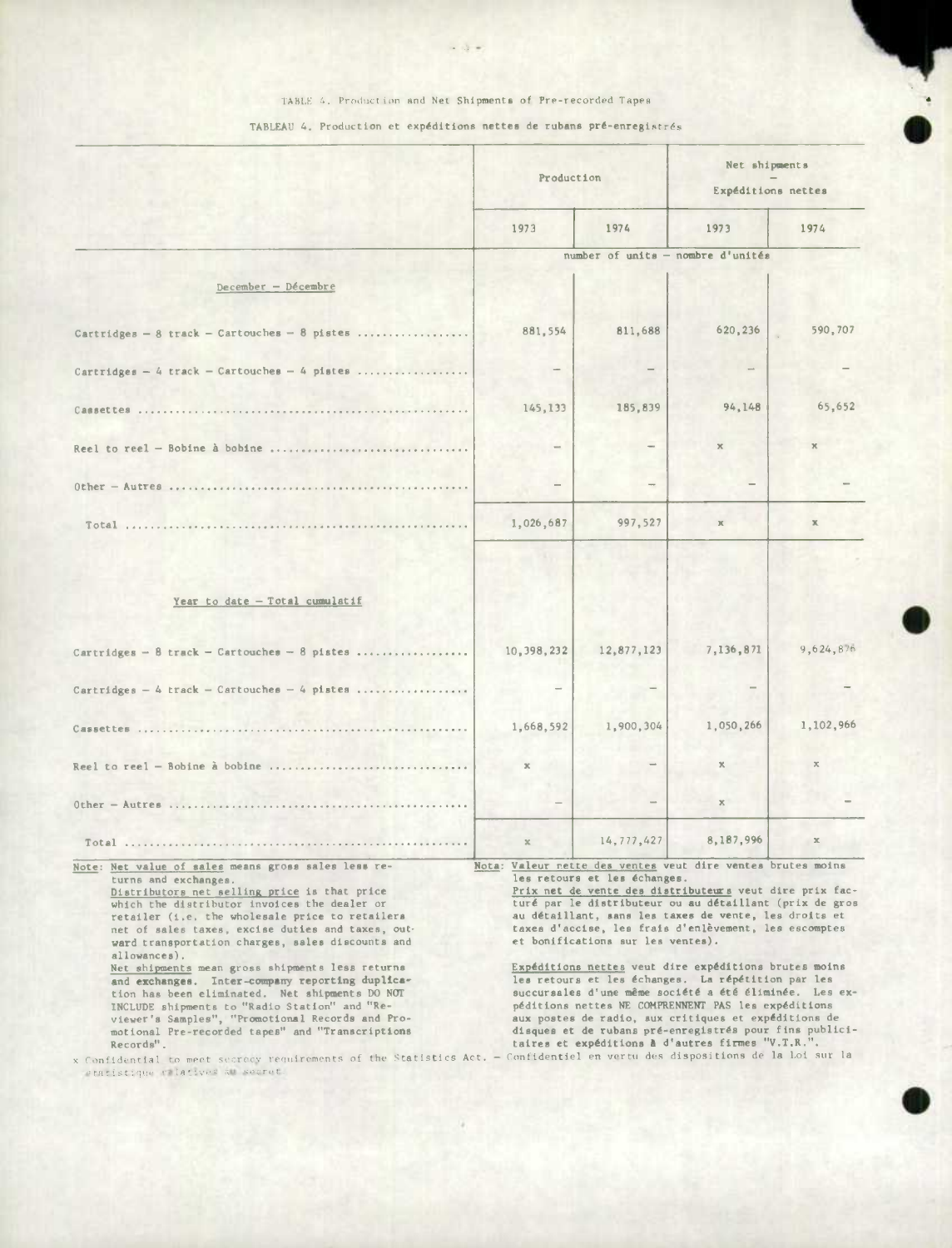#### List of Reporting Firms

#### Liste des firmes déclarantes

| Name | Plant location          |
|------|-------------------------|
| $-$  | $\hspace{0.1mm}$        |
| Nom  | Localisation de l'usine |
|      |                         |

#### Québec

|                                                                                   | Montréal   |
|-----------------------------------------------------------------------------------|------------|
|                                                                                   | St-Laurent |
| Opus Productions Inc. (Active November only. - Actif en novembre seulement.)  (2) | Montréal   |
|                                                                                   | Montréal   |

### Ontario

|  |  | Agincourt   |
|--|--|-------------|
|  |  | Rexdale     |
|  |  | Toronto     |
|  |  | Malton      |
|  |  | Don Mills   |
|  |  | Willowdale  |
|  |  | Ajax        |
|  |  | Willowdale  |
|  |  | Scarborough |
|  |  | Ajax        |
|  |  | Scarborough |
|  |  | Don Mills   |
|  |  | Oshawa      |
|  |  | Mississauga |
|  |  | Willowdale  |
|  |  | Scarborough |

#### Alberta

Lestra Electronic Industries Ltd. .................................................. (1, 2, 3, 4) Edmonton

<u>Note</u>: The numbers shown after the firm name relate to the items listed below and indicate the type of operations carried on by<br>that firm: — Nota: Les chiffres figurant après les noms des firmes correspondent aux articles le genre d'activité opérée par cette firme:

- 1. Production of Phonograph Records. Production de disques de phonographe.
- 2. Net Shipments of Phonograph Records. Expéditions nettes de disques de phonographe.
- i. Production of Pre-recorded Tapes. Production de rubans **pre-enregistres.**

4. Net Shipments of Pre-recorded Tapes. - Expéditions nettes de rubana pré-enregistrés.



4;